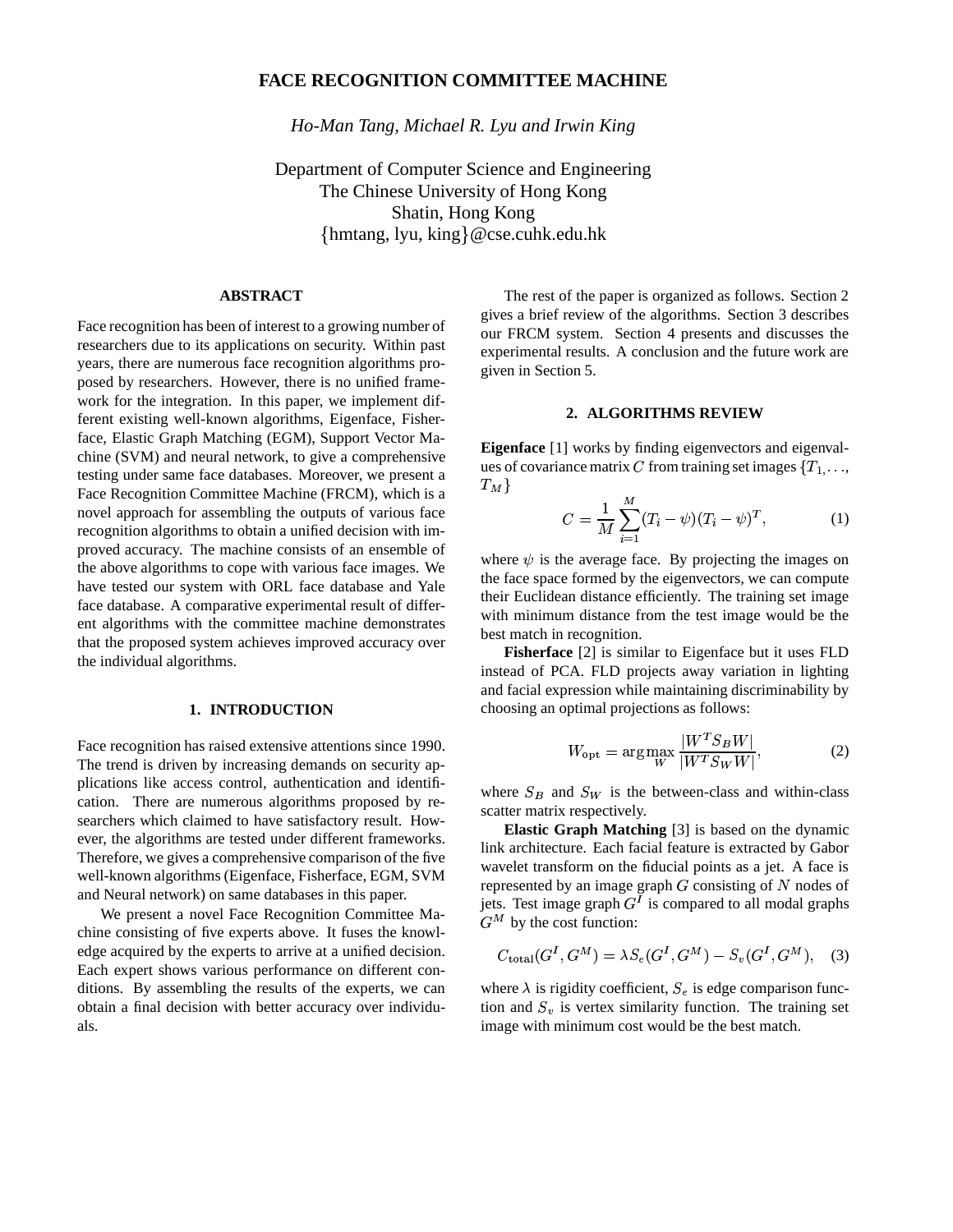**Support Vector Machine** [4] is based on Structural Risk Minimization principle. For linearly separable data, SVM looks for a separating hyperplane which separates the data with the largest margin. For linearly non-separable data, it maps the data into a high dimensional space  $x \in \mathbb{R}^l \mapsto \Phi(x) \in \mathbb{R}^h$ maps the data into a high dimensional space  $x \in \mathbb{R}^1 \mapsto \Phi(x) \in \mathbb{R}$ <br>with kernel function  $\Phi(x)$  to find the hyperplane[5]. As SVM was originally developed for two-class classification, multi-class classification can be extended by using "oneagainst-one" or "one-against-all" approaches.

## **3. FACE RECOGNITION COMMITTEE MACHINE**

Committee machine has been widely used in neural networks. A number of researchers have applied it to improve the performance of a neural network [6][7]. The basic idea of a committee machine is to ensemble a mixture of experts and to combine the result of each expert. There are mainly two kinds of committee machines:

- 1. **Static Structure**: This is generally known as an ensemble method. Input data is not involved in combining the committee experts. Examples includes ensemble averaging and boosting.
- 2. **Dynamic Structure**: Input is directly involved in the combining mechanism that employs an integrating unit to adjust the weight of each expert according to the input.



**Fig. 1**. FRCM System Overview and Fiducial points

Figure 1 provides an overview of our FRCM system and table 1 lists some implementation details for reference. Our proposed FRCM adopts the static structure with five well-known experts in face recognition. All are proven with good classification ability in the literature [8][9]. Among the algorithms, Eigenface, Fisherface are template matching methods and EGM is a graph matching method. Due to the difference in nature of the algorithms, each expert shows various performance on different conditions. By combining the result of the experts, we can arrive at a final result with improved performance.

**Table 1**. Implementation details of FRCM

| Implementation          | <b>Detail Description</b>                    |
|-------------------------|----------------------------------------------|
| Committee Machine       | Static structure with 5 expert               |
|                         | Average Performance used as weight function  |
| Eigenface               | 50 eigenvectors used                         |
| <b>EGM</b>              | 40 Gabor filters (8 orient. & 5 freq.) used  |
|                         | 12 fiducial points selected (Fig 1) manually |
| <b>SVM</b>              | Polynomial kernel function used              |
|                         | "One-against-One" approach used              |
| <b>Neural Network</b>   | Feed forward backpropagation network         |
|                         | Fisher projection used as feature vector     |
|                         | 40 hidden nodes used                         |
| Programming Lang.       | Visual $C++$                                 |
| <b>Operating System</b> | Windows                                      |

Each expert gives its **result**  $r$  and **confidence**  $c$  for the result to the voting machine. We introduce the use of confidence as a weighted vote for the voting machine to avoid low confidence result of individual expert from affecting the final result. In order to find results and confidences of various algorithms, we adopt different approaches.

**• Eigenface, Fisherface** and  $\mathbf{EGM}$ : We use  $K$  nearestneighbor classifiers. Five nearest training set projections with the test image projection are chosen for Eigenface and Fisherface, and five training set graphs with the lowest cost are chosen for EGM. The final result for expert  $i$  is defined as the class  $j$  with the highest votes  $v$  in  $J$  classes among the five results:

$$
r(i) = \arg\max_{i} (v(j)), \tag{4}
$$

where its confidence is defined as the number of votes of the result class divided by  $K$ , i.e.,

$$
c(i) = \frac{v(r(i))}{K}.\tag{5}
$$

 $\bullet$  **SVM**: To recognize a test image in  $J$  different classes,  $_{J}C_{2}$  (i.e.,  $\frac{J(J-1)}{2}$ ) SVMs are constructed. The image is tested against each SVM and the class  $j$  with the highest votes in all SVMs is selected as the recog mition result  $r(i)$ . The confidence is defined as the number of votes of the result class divided by  $J - 1$ : ass divided by  $J-1$ :

$$
c(i) = \frac{v(r(i))}{J-1},\tag{6}
$$

where  $J - 1$  is the maximum number of vote a class could obtain.

 **Neural network**: We choose a binary vector of size  $J$  for the target representation. The target class is set to one and the others are set to zero. The class  $j$  with output value closest to 1 is chosen as the result and the output value is chosen as the confidence.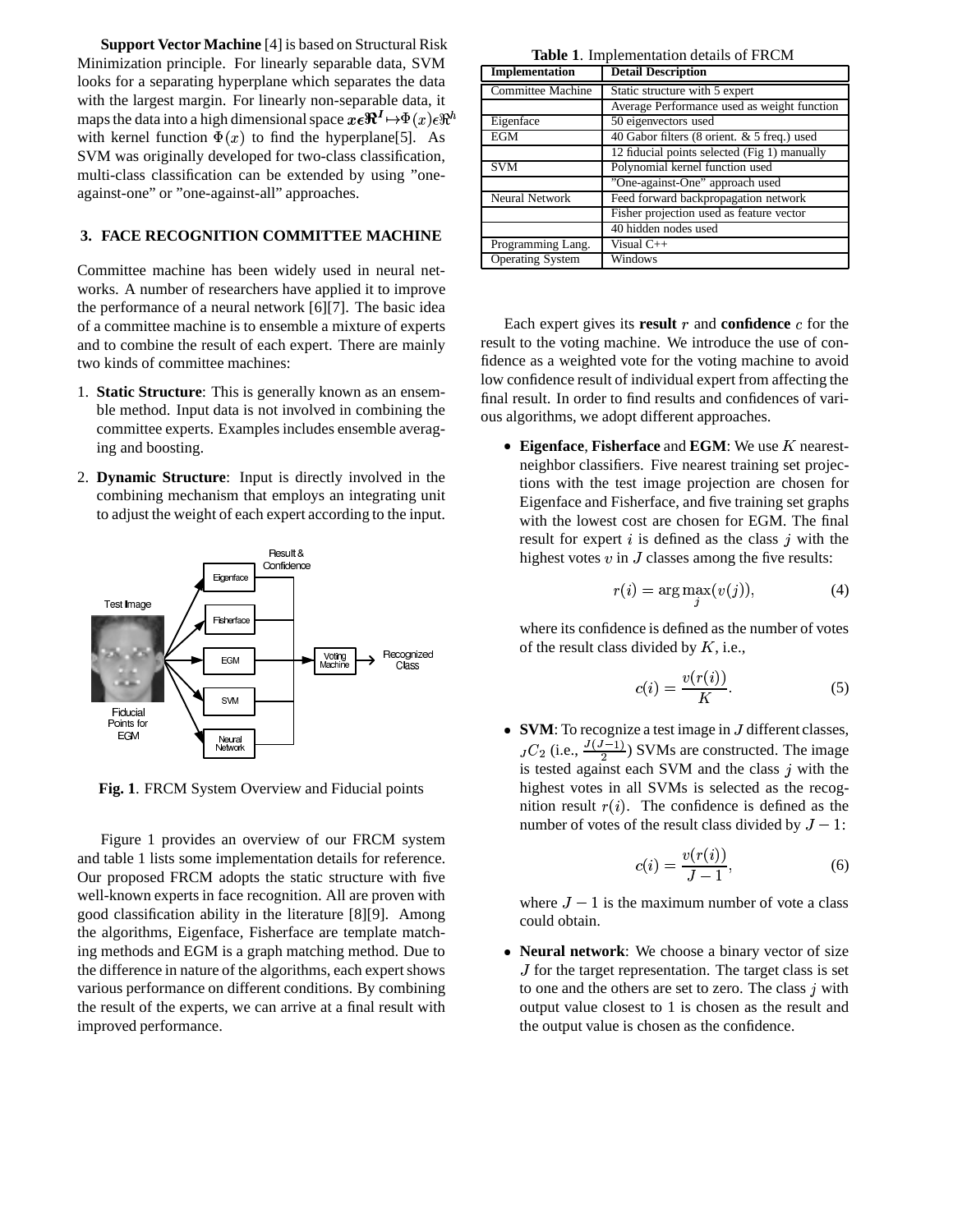The weights in FRCM are evaluated in our testing for different algorithms under ORL and Yale face database. We take the average accuracy for the algorithms as weights (shown in table 2 and table 3 respectively). The use of weights in the voting machine further reduces the chance for an expert who performs poorly on average from affecting the ensemble result even if it has high confidence on the result. After collecting the results  $r$  and confidences  $c$  from the five experts, the voting machine assembles the results by calculating the score  $s$  of each class as follows:

$$
s(j) = \sum_{i=1}^{5} w(i) * c(i), \forall j \in r(i).
$$
 (7)

The class with the highest score would be selected as the recognized class of our FRCM. We define the score in such a way that only experts with high performance on average and high confidence on the result would take most significant score in the final decision.

# **4. EXPERIMENTAL RESULTS**

Two sets of experiments are presented to evaluate the performance of FRCM and individual algorithms. We adopt leaving-one-out cross validation method for the experiment. For a given sample of  $n$  images in a class, a classifier is For a given sample of *n* images in a class, a classifier is trained using  $(n - 1)$  images in that class and tested on the remaining single case. The test repeats  $n$  times, each time training a classifier with leaving-one-out. Thus, all images are used for training and testing to produce a thorough result.

**4.1. The ORL Database of Faces**



**Fig. 2**. Snapshot of ORL database

First experiment is performed on the ORL face database from AT&T Laboratories Cambridge. The images are grayscale with a resolution of  $92 \times 112$  pixels. The database contains 400 images, including 40 distinct people, each with

10 images that vary in position, rotation, scale and expression. The images are taken under constant lighting condition. Figure 2 shows a snapshot of 4 individuals.

From the ORL result shown in Table 2, FRCM  $(98.8\%)$ has improvement in accuracy over the individual algorithms in the testing. We notice that Fisherface and SVM obtain higher accuracy (over  $97\%$ ) than the others. This is due to the fact that both Fisherface and SVM inherits better classification ability in general cases. We can see the effect of the committee machine in image set 7 that none of the experts has  $100\%$  accuracy but FRCM achieves it. The result also demonstrates that with the use of confidence and weight function, poor result from some experts would not affect the ensemble result significantly.

**Table 2**. ORL Result

| <b>Image Set</b> | Eigen  | <b>Fisher</b> | <b>EGM</b> | <b>SVM</b> | <b>NN</b> | <b>FRCM</b> |
|------------------|--------|---------------|------------|------------|-----------|-------------|
|                  | 92.5%  | $100.0\%$     | 90.0%      | 95.0%      | 92.5%     | 95.0%       |
| $\overline{c}$   | 85.0%  | 100.0%        | 72.5%      | 100.0%     | 95.0%     | 100.0%      |
| 3                | 87.5%  | 100.0%        | 85.0%      | 100.0%     | 95.0%     | 100.0%      |
| 4                | 90.0%  | 97.5%         | 70.0%      | 100.0%     | 92.5%     | 100.0%      |
| 5                | 851.0% | $100.0\%$     | 82.5%      | 100.0%     | 95.0%     | 100.0%      |
| 6                | 87.5%  | 97.5%         | 70.0%      | 97.5%      | 92.5%     | 97.5%       |
| 7                | 82.5%  | 95.0%         | 75.0%      | $95.0\%$   | 95.0%     | 100.0%      |
| 8                | 92.5%  | 95.0%         | 80.0%      | 97.5%      | 90.0%     | 97.5%       |
| 9                | 90.0%  | 100.0%        | 72.5%      | 97.5%      | 90.0%     | 100.0%      |
| 10               | 85.0%  | 97.5%         | 80.0%      | 95.0%      | 92.5%     | 97.5%       |
| <b>Average</b>   | 87.5%  | 98.3%         | 77.8%      | 97.8%      | 93.0%     | 98.8%       |

### **4.2. Yale Face Database**



**Fig. 3**. Snapshot of cropped Yale database

Second experiment is performed on Yale face database from Yale University. The images are gray-scale and are cropped to a resolution of  $116 \times 136$  pixels. The database contains 165 images, including 15 distinct people, each with 11 images that vary in both expression and lighting. A snapshot of 4 individuals in the database is shown in Figure 3. The result of FRCM on Yale database to classify the 15 people under different conditions is given in Table 3.